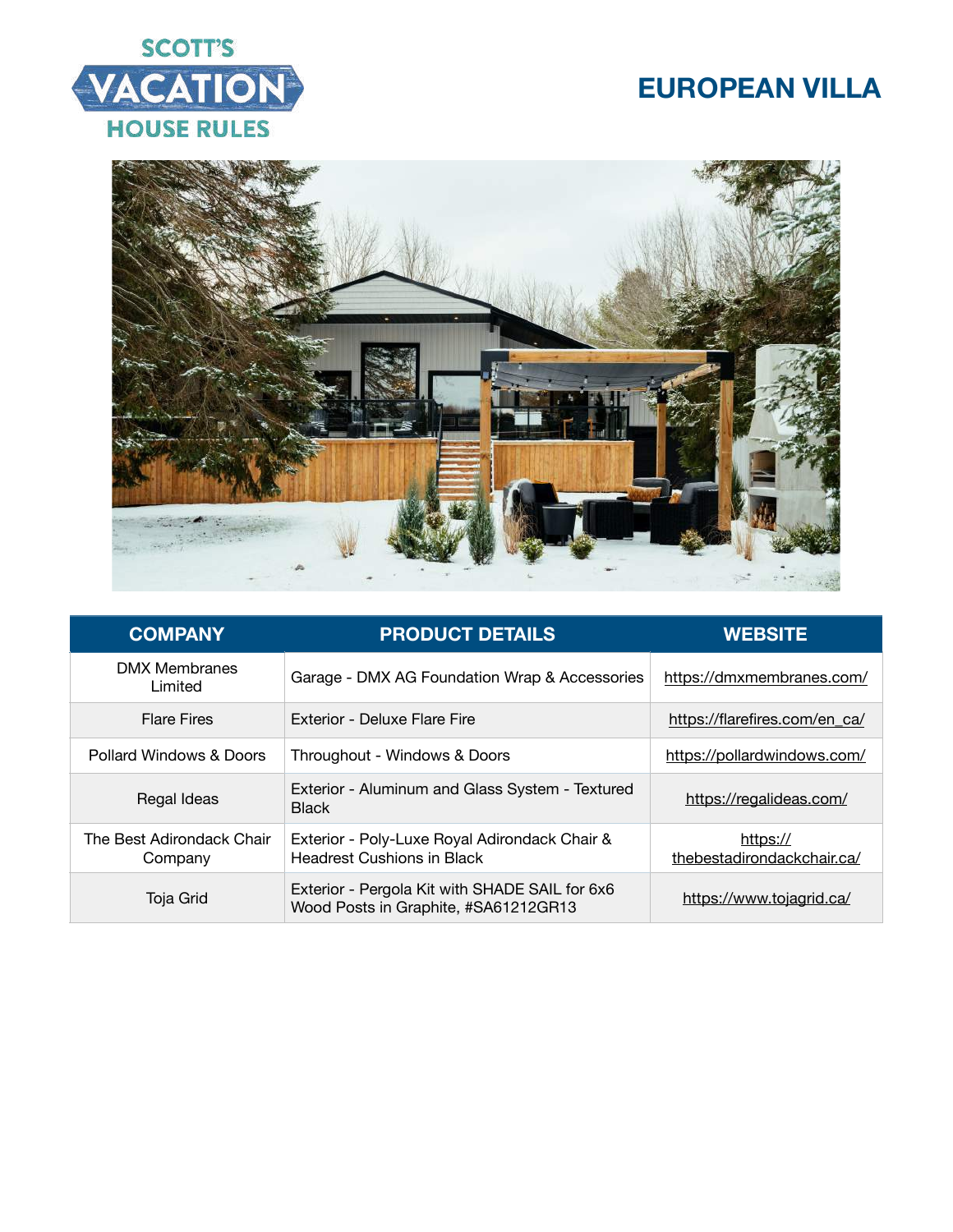



| <b>COMPANY</b>                                | <b>PRODUCT DETAILS</b>                                                                                                                                                                                                                                                                                                                                                                                                             | <b>WEBSITE</b>                                               |
|-----------------------------------------------|------------------------------------------------------------------------------------------------------------------------------------------------------------------------------------------------------------------------------------------------------------------------------------------------------------------------------------------------------------------------------------------------------------------------------------|--------------------------------------------------------------|
| ciot                                          | Bathroom 1 - 8 x 8 Timeless Venice Decor Nat. Rt,<br>#BTKTI08802D, 2.5x9.5 LUME WHITE LUX,<br>#MARLU031001K, and 1 x 2 Entropia Mos. Muretto<br>Antracite, #DOMEN010204P<br>Bathroom 2 - 12 x 24' Augusta Ice Nat,<br>#DURAG122401P, 12 x 24 Marvel Stone Carrara<br>Pure Nat. Rt, #C0NMS122401P, and 1." Collection<br>Polar Grey Hexagon Polished, #MTLHX1PGRP<br>Kitchen - 8 x 8 Timeless Athens Decor Nat. Rt.<br>#BTKTI08801D | https://ciot.com/<br>mississauga en                          |
|                                               |                                                                                                                                                                                                                                                                                                                                                                                                                                    |                                                              |
| Rust-Oleum                                    | Throughout - Primer, Zinsser BE in White                                                                                                                                                                                                                                                                                                                                                                                           | https://www.rustoleum.ca/                                    |
| <b>Schluter Systems</b>                       | Bathrooms - Complete Kerdi Waterproofing System                                                                                                                                                                                                                                                                                                                                                                                    | https://www.schluter.ca/<br>schluter-ca/en CA/               |
| <b>Scott McGillivray Vanity</b><br>Collection | Bathroom 1 - Scott McGillivray Collection 24"<br>Lakeshore Vanity with Cultured Marble Top in Blue                                                                                                                                                                                                                                                                                                                                 | https://www.homehardware.ca/<br>en/scott-mcgillivray/c/14114 |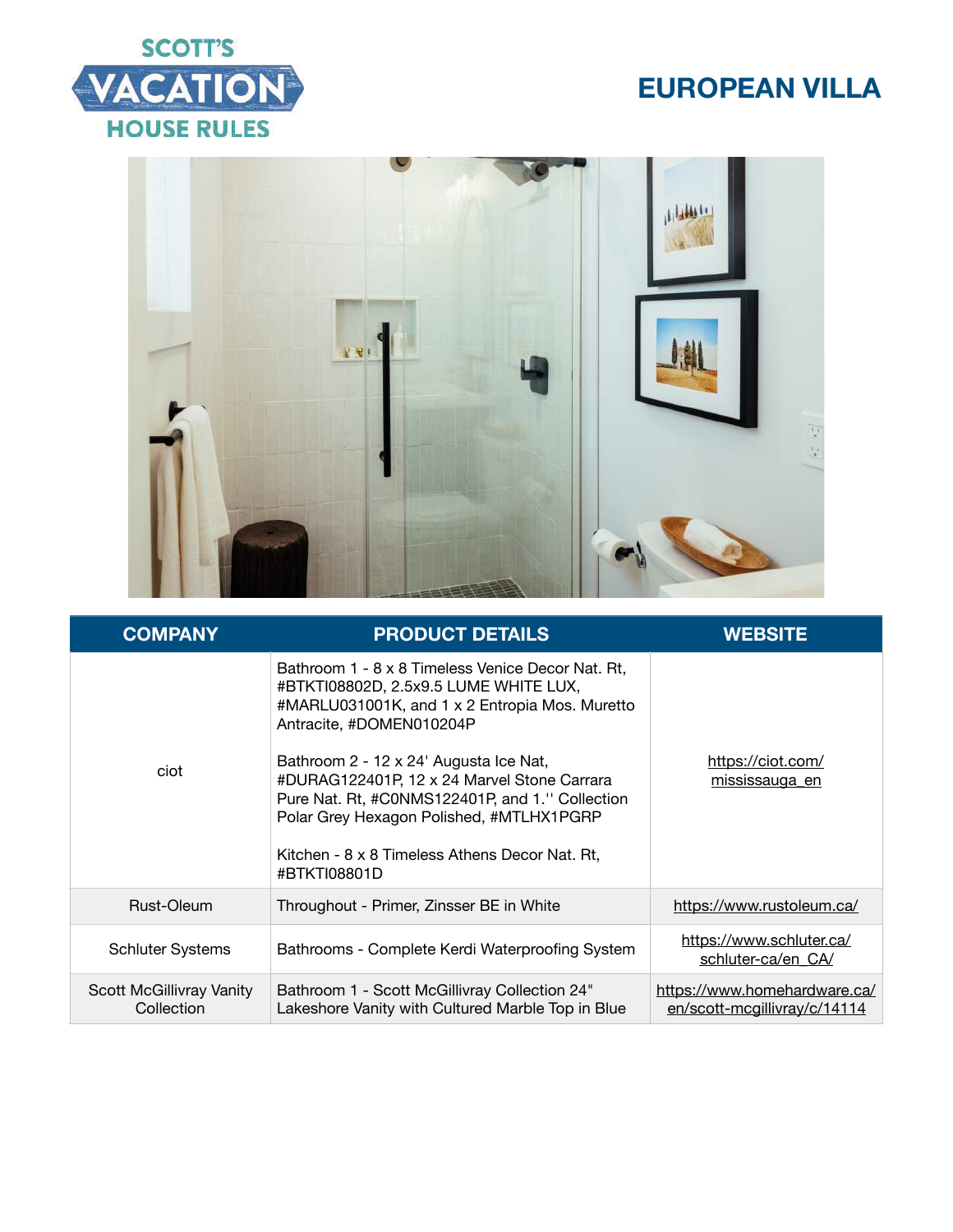# **SCOTT'S** VACATION **HOUSE RULES**



| <b>COMPANY</b>       | <b>PRODUCT DETAILS</b>                                                                                                                                                                                                                                                                                                                                           | <b>WEBSITE</b>                           |
|----------------------|------------------------------------------------------------------------------------------------------------------------------------------------------------------------------------------------------------------------------------------------------------------------------------------------------------------------------------------------------------------|------------------------------------------|
| Berenson Inc.        | Kitchen - Skyline Knob 1-3/8" x 3/4" Matte<br>Black, #9211-1055-P and Skyline Pull 160mm<br>CC Matte Black, #9205-1055-P                                                                                                                                                                                                                                         | https://www.berenson.ca/                 |
| <b>ELKAY</b>         | Kitchen - Elkay Crosstown 18 Gauge Stainless<br>Steel Double Bowl Undermount Sink Kit,<br>#ECTRU32179LTC, Elkay Explore Single Hole<br>Kitchen Faucet with Pull-down Spray and<br>Forward Only Lever Handle Antique Steel,<br>#LKEC2031AS and Elkay Explore Wall Mount<br>Single Hole Pot Filler Kitchen Faucet with<br>Lever Handles Antique Steel, #LKEC2091AS | https://www.elkay.com/us/en.html         |
| Latitude Countertops | Kitchen & Servery - Vicostone Volakano 3cm -<br>1 1/4" Eased Edge fabrication & install                                                                                                                                                                                                                                                                          | https://<br>www.latitudecountertops.com/ |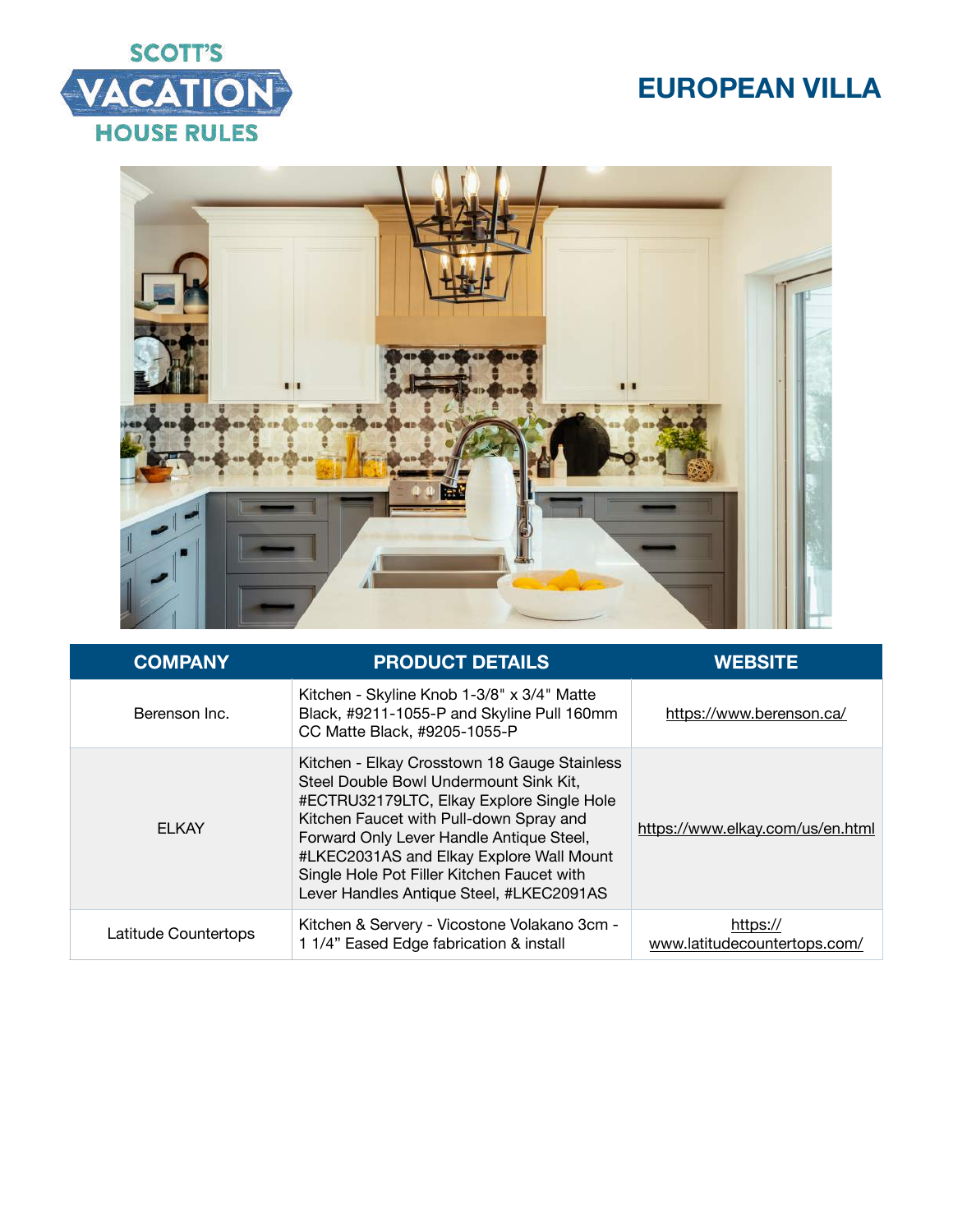



| <b>COMPANY</b>    | <b>PRODUCT DETAILS</b>                                                                    | <b>WEBSITE</b>             |
|-------------------|-------------------------------------------------------------------------------------------|----------------------------|
| Len's Mill Stores | Dining Room - Foam & Batting, Back & Seat<br>Fabric                                       | https://lensmill.com/      |
| PurParket         | Throughout - PurParket Latitude Luxury Prima<br>in Brighton                               | https://www.purparket.com/ |
| Ram Board         | Throughout-Temporary Floor Protection                                                     | https://www.ramboard.com/  |
| Ready Pine        | Dining & Living Room - Pre-Finished Tongue &<br>Groove, Shiplap in MDF Cloud White Opaque | https://readypine.com/     |